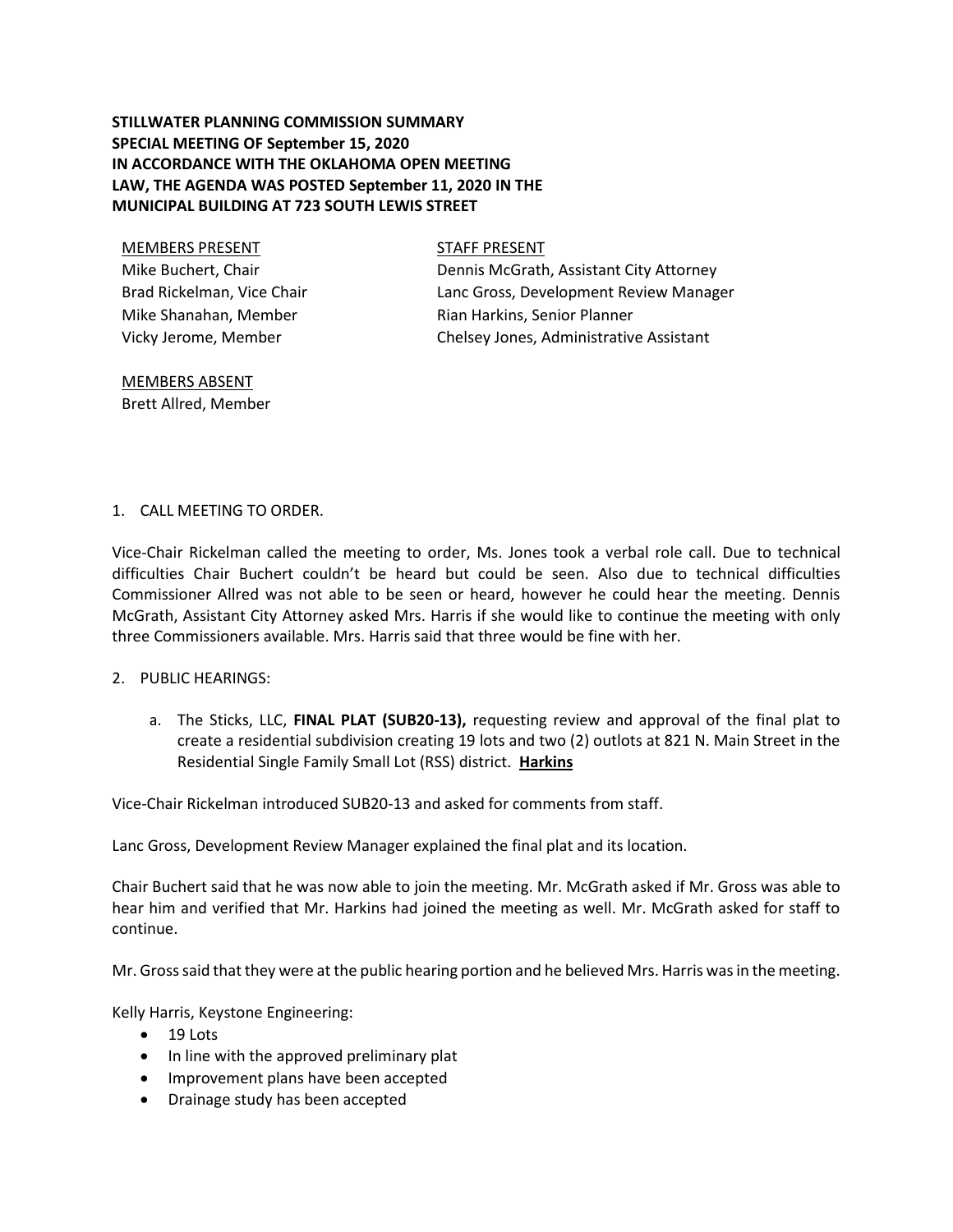Stillwater Planning Commission Meeting Summary Page **2** of **4** September 15, 2020

- Fire truck turn-around has been addressed
- All Staff have signed off on the project.

Vice-Chair Rickelman asked if the Commission had any questions.

Commissioner Shanahan said that he had questions for staff but maybe Mrs. Harris could answer them; regarding the public facilities the streets and traffic after driving through for the second time of the land development and noted that in the discussion paragraph in staff's write up that it should be noted that Tyler Ave and Lewis St do not meet City of Stillwater Standards, what will be done to rectify that to bring them up to standard? Mrs. Harris responds no, not as part of the project and as that was discussed at the preliminary plat stage as well and iIt was determined by city staff that that was not a requirement of the project.

Commissioner Shanahan asked staff how the improvements will be financed, if it will fall on the property owners that abut on the development. Mr. Harkins responds yes it will, those will have to be done because they are outside of the development and an additional right-of-way will be needed particularly along Lewis; and the adjacent property owners as they are at the time that any petition to do improvements would be requested those property owners adjacent to those streets will pay.

Commissioner Shanahan asked if the property owners would be aware of that. Mr. Harkins comments that they would be at the time that they would make the petition request to do improvements, however, at the present time they are not, per city policy. Mr. Harkins explains that the boundaries of the plat are at the right-of-way which would exclude the street; any of those exterior streets would have to be improved at the petition request of adjacent property owners however many there are at that time; and potentially any property owners of these new proposed lots would be part of that petition process.

Commissioner Shanahan states that potentially also we could have substandard streets for "x" amount of time. Mr. Harkins responded that is correct.

Commissioner Shanahan asked what the drainage that has been submitted and approved was. Mr. Harkins responds that there is surface runoff and there an outlot that is a access utility and drainage easement to the southeast corner of the property to help accommodate some of that.

Commissioner Shanahan asked if it was just some of it, not quantified. Mr. Harkins responds that it was included in their drainage study and engineering felt the drainage study that was submitted, with the drainage system put in place, would be adequate to sustain surface runoff.

Commissioner Shanahan thanked Mr. Harkins.

Vice-Chair Rickelman asked if there were any other questions for the applicant or related with that to the staff; none respond. Vice-Chair Rickelman asked if there was anyone that would like to speak in favor of the application; none respond. Vice-Chair Rickelman asked if there was anyone who would like to speak in opposition to the application; none respond. Vice-Chair Rickelman closed the public hearing and asked for staff recommendation.

Mr. Harkins presented the recommendations and alternatives and asked if there were any questions of staff.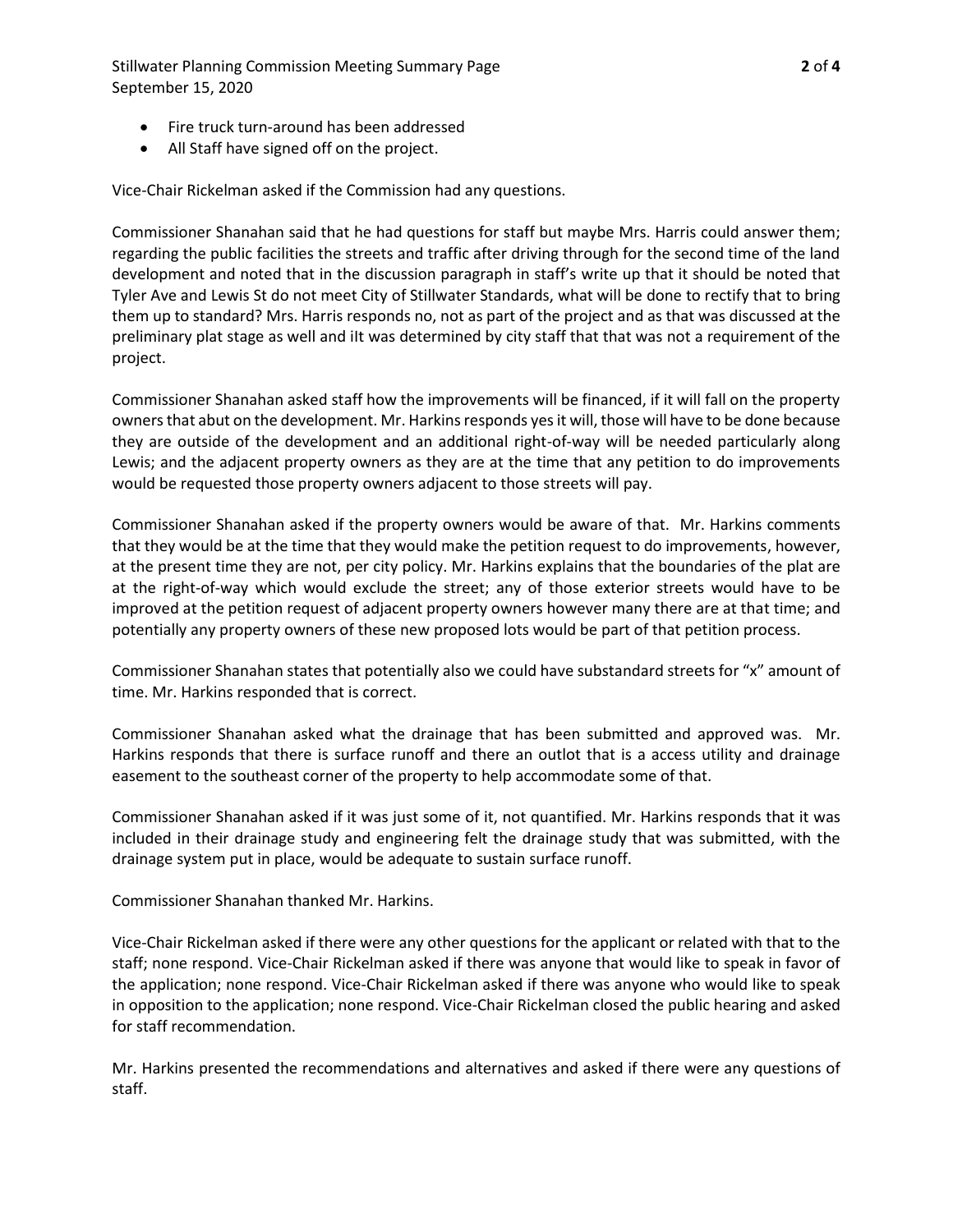Vice-Chair Rickelman said hearing no questions of staff it is now open for discussion or a motion.

#### **Chair Buchert made the motion to approve the final plat as presented, Commissioner Jerome seconded.**

| <b>Roll call:</b> | <b>Buchert</b> | Rickelman | Shanahan | Jerome | Allred |
|-------------------|----------------|-----------|----------|--------|--------|
|                   | Yes            | Yes       | Yes      | Yes    | Absent |

#### *Time: 14 minutes*

3. PLANS, POLICIES AND ORDINANCES FOR PUBLIC HEARING, DISCUSSION AND POSSIBLE ACTION:

a. Text Amendment **(TXT20-03)** to Chapter 23, Land Development Code, Article V, Use Categories and Limitations, Division 1, Generally, Section 23-137 RSS Small Lot Single Family Residential, and Section 23-153 CG Commercial General District.

Vice-Chair Rickelman introduced the text amendment and asked that staff to present.

Mr. Harkins comments that as businesses have continued to re-open in the community, City Staff have been in discussion with current and potential property owners about redevelopment possibilities in the western half of the community, particularly commercial redevelopment along arterial streets. Mr. Harkins further comments that during the course of these discussions, City Staff became aware of numerous definitions that should be included in the development code to help further clarify and define various land uses; and additionally, staff have been in discussions with one of the cemeteries' in the community regarding potential expansion, only to discover their non-conforming status to be an issue preventing said expansion. Mr. Harkins asked if there were any questions of staff.

Vice-Chair Rickelman asked if the incidental accessory uses would be for storage or an office not for bodies.Mr. Harkins respondsyes but those are accessory uses to the primary use so to have one there has to be the other within that zoning classification.

Vice-Chair Rickelman asked what about an apartment like hotel entails. Mr. Harkins responds that it is like a general housing type of category that can be structured somewhere in between a dorm and a multi-family type of dwelling, has some flexibility built in for common areas as well as how they structure the number of occupants within a mix of potential occupancy loads within each dwelling area within the structure.

Vice-Chair Rickelman asked if it is a co-op or a fraternity or sorority. Mr. Harkins responds no not in those senses but could be more like live / work type units could be some general type of student housing but not full blown mutli-family units; and some of the common areas would be joint facilities of recreational or cooking type of things.

Vice-Chair Rickelman asked if there were any other questions of staff; none respond. Vice-Chair Rickelman opened the public hearing and asked if there was anyone who would like to speak in favor; none respond. Vice-Chair Rickelman asked if there was anyone who wanted to speak in opposition; none respond. Vice-Chair Rickelman closed the public hearing and asked for staff recommendations.

Mr. Harkins presented the findings and alternatives and asked if there were any questions of staff; none respond.